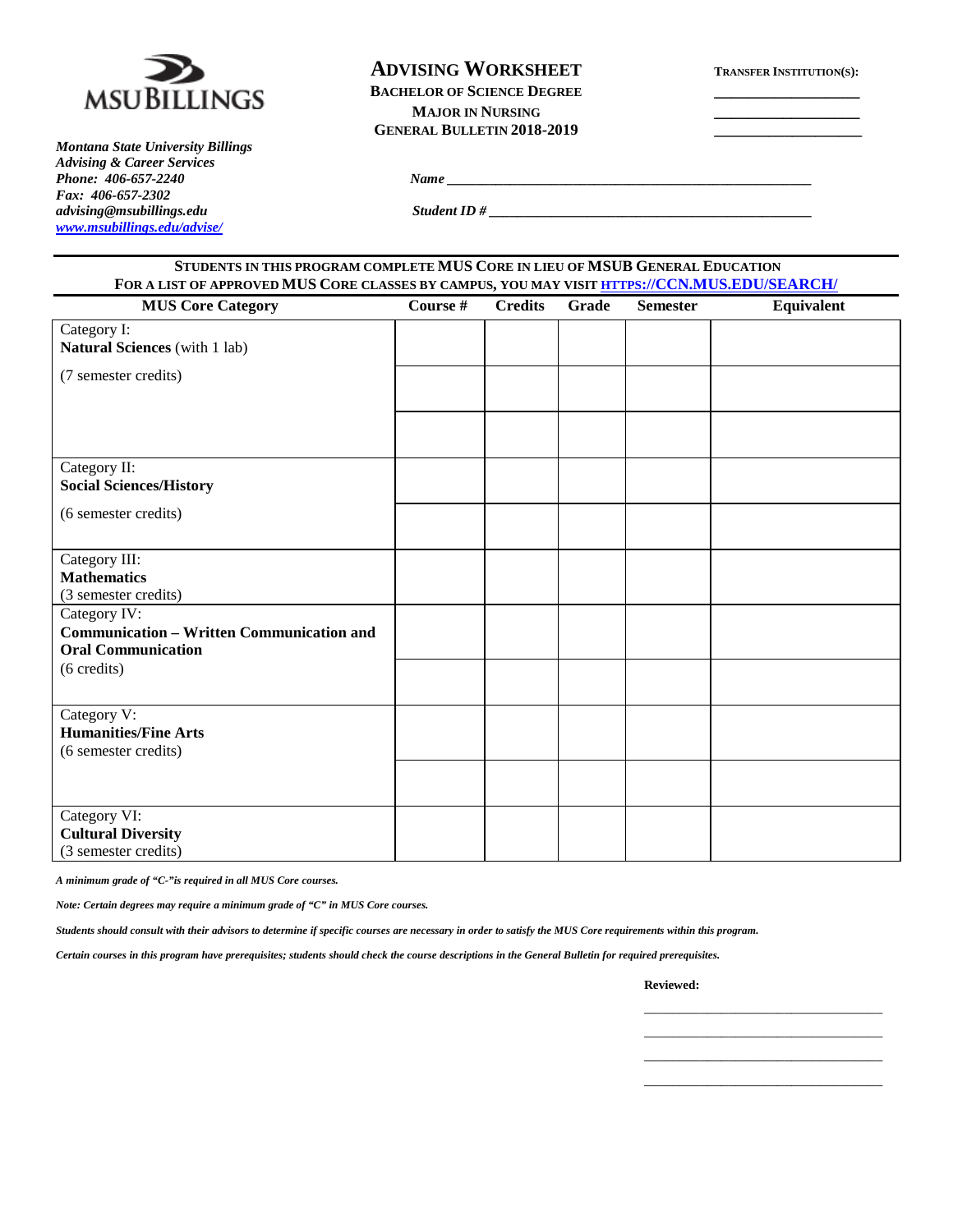|                                 | `ourse                                                              | <b>Predits</b> | Grade | Semester | <b>Equivalent</b> |
|---------------------------------|---------------------------------------------------------------------|----------------|-------|----------|-------------------|
|                                 | A minimum grade of C- or better is required in all major coursework |                |       |          |                   |
| <b>Required Nursing Courses</b> |                                                                     |                |       |          |                   |

| <b>Required Nursing Courses</b> |     |                                                    |   |  |
|---------------------------------|-----|----------------------------------------------------|---|--|
| <b>NRSG</b>                     | 301 | Nursing in the Community                           | 5 |  |
| <b>NRSG</b>                     | 302 | Nursing in the Community – Clinical                |   |  |
| <b>NRSG</b>                     | 320 | <b>Nursing Informatics</b>                         | 3 |  |
| <b>NRSG</b>                     | 322 | <b>Health Promotion and Education</b>              | 3 |  |
| <b>NRSG</b>                     | 325 | Health Assessment                                  | 3 |  |
| <b>NRSG</b>                     | 326 | Complex Healthcare Needs                           | 3 |  |
| <b>NRSG</b>                     | 344 | <b>Family Nursing</b>                              | 3 |  |
| *NRSG                           | 361 | Global Nursing                                     | 3 |  |
| <b>NRSG</b>                     | 424 | Nursing Research and Evidence-Based<br>Practice    | 3 |  |
| *NRSG                           | 463 | Leadership and Management for the RN               | 5 |  |
| <b>NRSG</b>                     | 464 | Leadership and Management for the RN -<br>Clinical |   |  |

# **Other Required Courses**

| *PHL        | 326 | Death, Dying and Medical Ethics                            |  |  |
|-------------|-----|------------------------------------------------------------|--|--|
| <b>PSYX</b> | 230 | Developmental Psychology: Development Over the<br>Lifespan |  |  |
| $*STAT$     | 216 | Introduction to Statistics                                 |  |  |
| *WRIT       | 321 | <b>Advanced Technical Writing</b>                          |  |  |

\*May satisfy MUS Core requirements

# **Electives**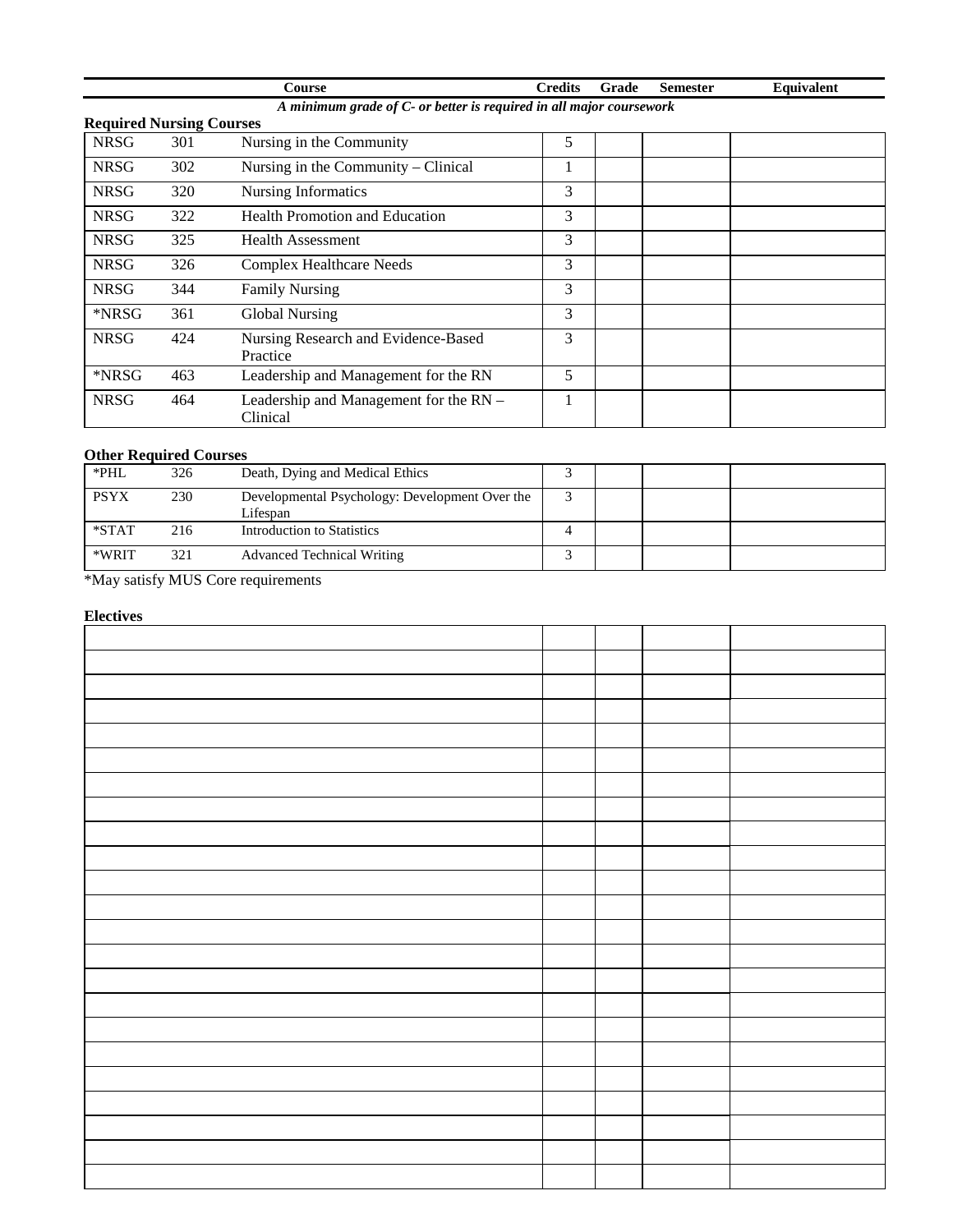| <b>BACHELOR OF SCIENCE DEGREE IN NURSING</b> |                |               |                  |  |  |  |  |
|----------------------------------------------|----------------|---------------|------------------|--|--|--|--|
| <b>Categories</b>                            | <b>Credits</b> | <b>Earned</b> | <b>Remaining</b> |  |  |  |  |
|                                              |                |               |                  |  |  |  |  |
| <b>MUS</b> Core                              | 31             |               |                  |  |  |  |  |
| <b>Required Nursing Courses</b>              | $*33$          |               |                  |  |  |  |  |
| <b>Other Required Courses</b>                | $*13$          |               |                  |  |  |  |  |
| Electives (variable)                         | V              |               |                  |  |  |  |  |
| Total                                        | 120            |               |                  |  |  |  |  |

**\*Some courses may satisfy requirements in the MUS Core resulting in fewer credits.** 

**It is the student's responsibility to know and meet the requirements for graduation. A minimum of 36 credits must be upper division classes (300 and above).**